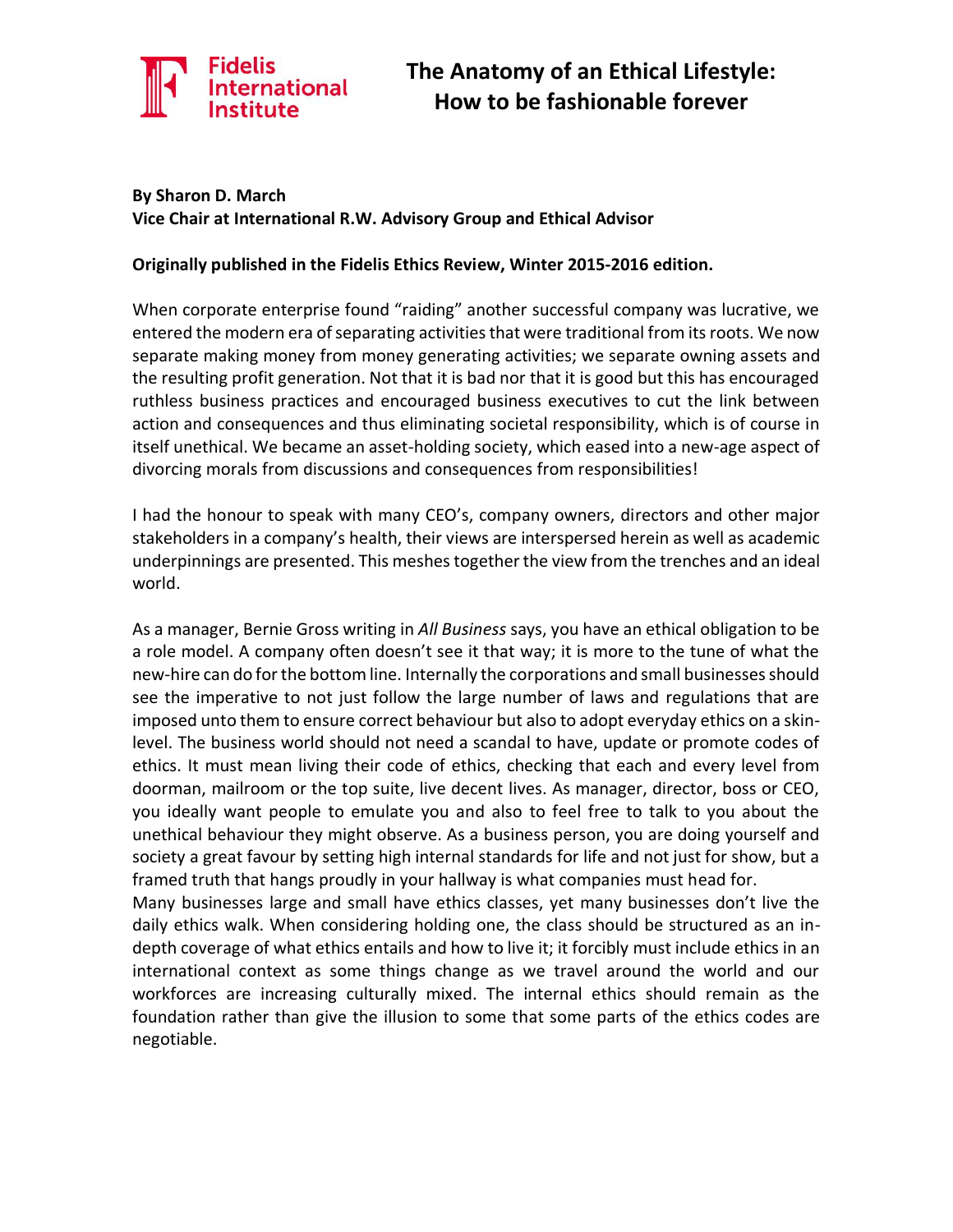# **International**

### **The Anatomy of an Ethical Lifestyle: How to be fashionable forever**

Some authors of ethics materials suggest that humans are intrinsically evil, having selfish tendencies and a willingness to commit evil. One might disagree so true or not they go on to prove it. As two sides of a coin, we can be good or bad at any given point. We make good and bad choices. In business we have many competing motivations to take our decisions with and thus one (either) side will and must prevail; the question is which side will prevail. Imagine the person who has been a wonderful character throughout his career may slip-up and accepts a small gift before retirement and then loses his job and reputation for taking a bribe (in his mind it wasn't). Good and bad are not true opposites but actually more similar to nuanced colours in a colour scale than black and white colour choices.

So how evil can a business be? A business cannot be evil but the people within will create this public image. It doesn't take much for the darkness in us to rise to the occasion; just by subtle cues that guide our behaviour, unaware of the cues, business leaders go down the right path or the one that if found out would destroy their career and company.

Ethical enterprise must balance two imperatives: actual financial results and core human values. As we grow into a seamless world, with interconnectedness, we literally grow together through technology and grow economically with trade treaties; allowing easier trading between countries and peoples thus becoming one market. This offers a great opportunity to rethink and start afresh, by asking the all-time favourite question about the spot we keep for moral values in corporate and economic activity. Do we have a spot for ethics? We get our economic information on tablets, smartphones, laptops and print media and it should be information that is sourced with ultra-high ethical standards from the media landscape. It is often lacking when we note personal opinions are used in stories, which will change the readers' opinion on the news story being reported; and in the methodologies used to get stories. The media can and does influence markets; the media has an enormous ethical responsibility which is sadly often lacking. One popular reason is that they are promoting their own political agenda, as well as the modern individualism, which requires the person to only follow what is good for him or her-self. Business leaders depend on news sources to make many strategic decisions. These decisions could and do affect jobs, national economic growth, and the companies survival. So with a smaller globe our ethics will be challenged even more.

Sadly we can see, time and time again, that there are economic enterprises that separate out moral values and to some extent religious beliefs (I maintain that we all believe in something somehow) from the corporate values. We cannot say that these values are separate if you are agreeing on the premise that ethical values are important so on that basis a business is less than good if it sees ethics as a single issue rather that incorporated within all aspects of doing good business, one that is profitable in all senses. How can a place where we spend most of our days and waking hours, be ethics-free zones? How can they be values-free zones, or even dead of any form of religion at all? Management and staff believe in something and will act based on those values. You, the business leader,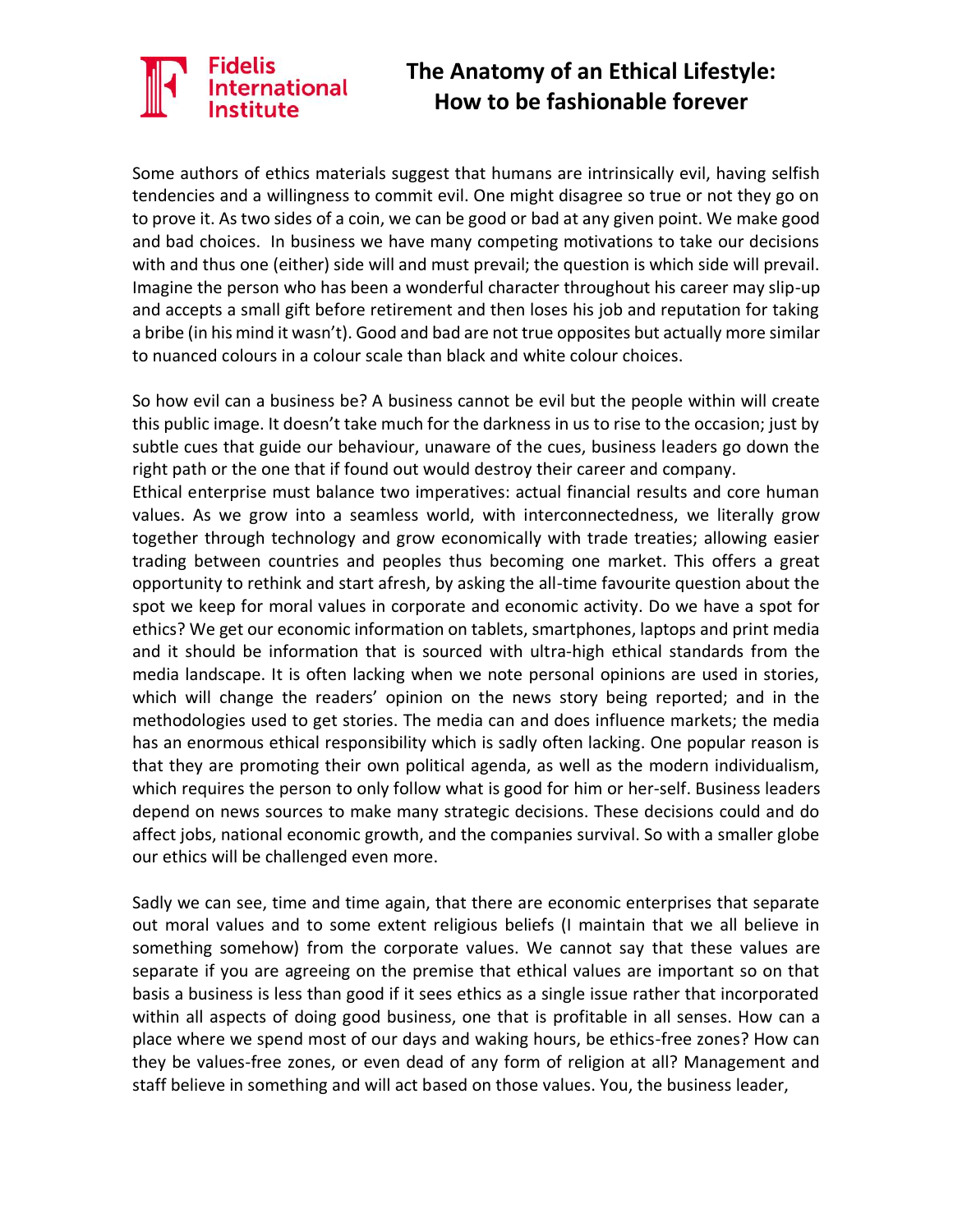# nacus<br>International

### **The Anatomy of an Ethical Lifestyle: How to be fashionable forever**

must ensure that the business values you hold dear are clear and thus ethics, morals and religion will roost together, for the duration of the daily work contract business has with its employees. When these no longer work in harmony with the employees that are your valued capital, they will simply walk out the door to an environment where they feel consciously or subconsciously that their values fit with the corporate ones you declare. Business must have ethics; there isn't an oxymoron there. Business needs ethics to maintain vital relationships from top to bottom even stretching to external structures. Corporate business ethics includes a few principles: striving for goodness, avoid the negative, value of life itself, fair distribution of good and bad, honesty in transactions and conversations as well as with individual freedom.

In conversations with many CEO's and leaders, I keep finding a sharpening sense of greater understanding that ethics must and does play a significant role in their daily lives. In one of those conversations, I spoke with Hugues Delcourt, CEO of the BIL Group in Luxembourg and others. When an executive believes that pride, not to be confused with arrogance, is a way of living life then one can easily see that if the executive is proud of what he is doing, he will tend not to engage in unethical behaviour. A beautiful point because what happens in our children's' school and home education when we take out the classes that will qualify them for life rather than monetary success alone?

Yvon Chouinard, the son of a French-Canadian, born in the USA and the owner of Patagonia (the 3<sup>rd</sup> largest producer of outdoor goods in the world), and who lives the epitome of a socially ethical lifestyle. We can learn from some of his thoughts and one of them is the goals is not to sell clothes and neither to make money but it is about inspiring others by showing them that you can do great business with a "clean conscience" as he puts it. Ethics is certainly proven to be able to make better profits and longer term success for all involved. That is powerful. When the media says it's an unusual attitude (Chouinard) it clearly indicates that the market doesn't look for good business ethics!

Though ethics is the latest trend, there is no doubt that officially having a code doesn't make your company automatically have a clean conscience but it allows your business to live it, feel it and breathe ethics every day. The list is long of the enterprises that had great written ethics credos and zero ethics in the boardroom! By his own account, Yvon Chouinard is "the least networked person on earth," who doesn't have neither a bank account nor own a cell phone or a computer; now that doesn't have to be emulated to the detail but it certainly distinguishes him as a man with strong principles of wanting to stay pure. As said earlier in this paper, we are fed news and few realise that we must try to distil our own thoughts to be able to make economically healthy decisions for ourselves and our communities. His principle of being away and unconnected means he is unreachable when he needs his silence or peace. Shouldn't we all try that sometimes?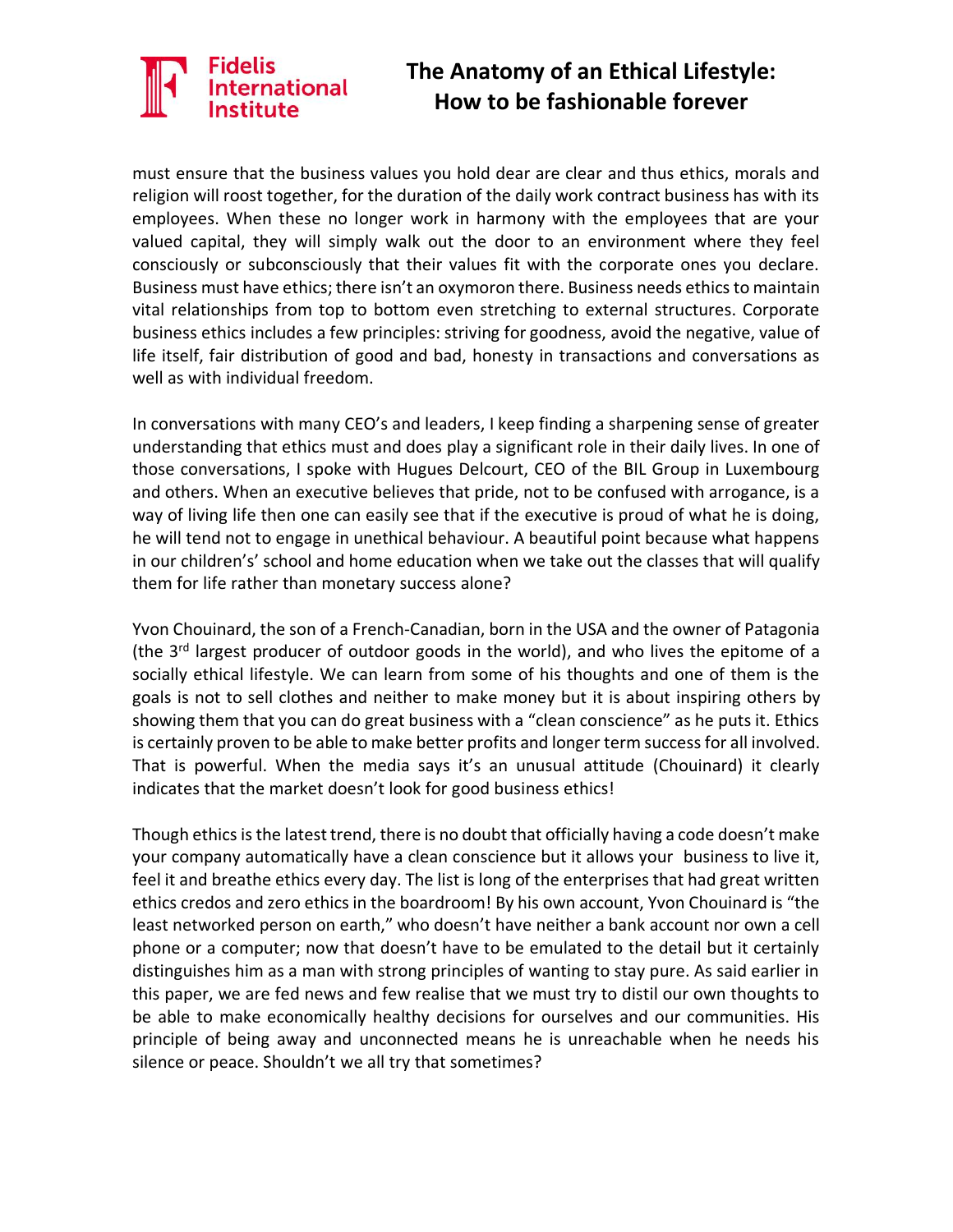# ernational

### **The Anatomy of an Ethical Lifestyle: How to be fashionable forever**

Being unconnected can hone our senses and clear our thoughts of all the business noise so we can effectively live a healthy life. I'm sure he's no saint but this is good news none the less. A recent study from Columbia University discovered that we're bogged down by more than 70 decisions a day; leading to the phenomenon called decision fatigue (your brain just can't process decisions anymore).With turbulent markets as we have today, a clear head is a great necessity!

Being sometimes disconnected allows you to read about good things people do and how to emulate it, and through clarity of mind business leaders can have better family lives, giving time to the future generation through their very own example of daily practice of a harmonious professional life. There's no point in keeping such things as secondary when if we were honest, the future generations would think our work life fabulous if we had only told them that living in harmony with our jobs and family is ethical and thus also great for our business of being on this planet!

Business stakeholders don't have to be angels to be ethical. As executives rise in power one feels "above" good conduct, by paying less attention to the crucial ethical view, and takes on risky attitudes, which lead from being lucky to the next level of wrongful conduct. Some of the CEO's I spoke to felt that they are ethical. In context for sure historically leaders have gotten away with ruthless behaviour. It was even expected of them. Leaders today must keep up with the fast paced business world and keep things running smoothly but must also cleanout bad habits and any wrong doers in their midst. Keeping tabs on what's going on is vital but at times there's the limit; keep the mind lucid, the heart in the right place, the ethics above board, the decisions equitable and good and so as a leader you'll find that you won't find your picture on the famous front page for the wrong reasons.

Business can agree that it has an obligation to be loyal towards employees, shareholders, stakeholders and clients within reasonable limits, to be honest when executing contracts, to be trustworthy with agreements and to keep promises and agreements whether verbal or written. Just as we are ethical or not, no matter where we live or what culture we have. To understand why ethics is applicable to each person is to understand that the underlying principles are the foundation of good character and in the business world ethics does not change by sector, industry or level of employment but do require a different application. The way in which ethics is applied will differ slightly and yet the similarities and underlying points will remain the same such as an expression of trust and mutual consensus (benefit) with a contract.

An enterprise, whether it is financial services, service provider or intellectual services, private sector or public sector, it needs to be managed by managers and leaders who understand the moral implications of their decisions. That all their decisions whether professional or private, will definitely impact their companies, the shareholders and stakeholders, wives, husbands, children and jobs. Morals are not for "other types of people"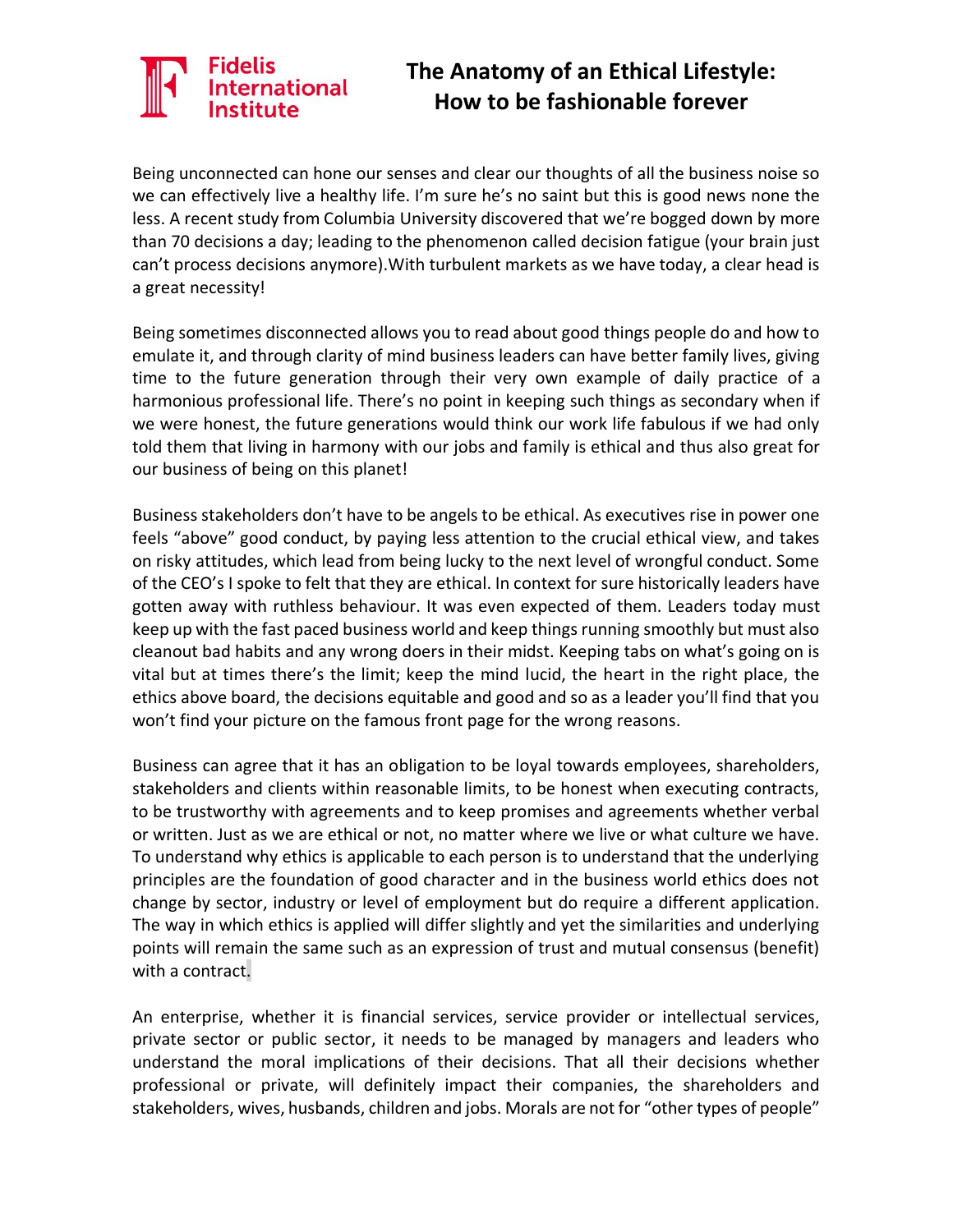### **International**

#### **The Anatomy of an Ethical Lifestyle: How to be fashionable forever**

or only at work but really living a decent life should be normal; walking the talk so to speak within an ethical template. With technology following us all, business closets must be truly clean. If hacked what would your accounts show?

I hear so many executives say that morals and ethics are not easily compatible with everyday business. Some reasons are that it slows them down, they feel they have to be ruthless or even their own rules are just on paper. Still others have squinted eyes as they sit in my lectures and a light bulb goes on as they see that it is truly possible and very easy to have mechanisms in place to make automatic ethical reflections at decision time and at any time. Taking ethical actions all the time sets a wonderful example, which is so rewarding for colleagues on many levels, and allows the CEO to be confident that his / her company is in good hands even in the furthest corner away from his supervision. Those employees who have expressed second thoughts about their organisations' behaviour (in reality the people making decisions) not just a logo without a face, they find an inner discord. They decide to take things in their own hands and act on their own ethical credo as unofficial as a CEO might think, it's still very real. Others simply change organisations to another employer in the hope of finding inner peace. This peace simply means that the work world shares their values and they happily work for a boss where this is the case.

Our ethics follow us home as well as at work. How can employees emulate seniors when as a director one had an account on such sites as "Ashley Madison" (lately in the news for encouraging unethical behaviour) which has recently had their client list made public or drink heavily after work…. To quote an article "aside from disgracing an already disgraced…" speaks loudly in a world that tries to hush up such activity by allowing free trade for even the most disgraceful behaviours; the world still expects its leaders to have mores (morals, scruples and integrity) of excellent quality with no consideration to trends of lax mores.

The CEO of Gallup Jim Clifton, firmly believes that what the boss does equal the ethical values of the company now that is very fascinating. The leader of an organisation cannot divorce himself from his attitudes and company, and it makes perfect sense that he's thus forced to take responsibility that he is a public person even in private. His online profile must match his principles; his private life must be ready to be dissected on the boardroom discussion table. Sadly research by Gallup Research and Ethics Center shows that employees do not believe their boss is ethical and thus employees decrease their own ethical work standards, this does not augur well for the corporate and SME's of our time; all sectors should set new heights of standards. Now you see how important it is that the Chief Officer has to have impeccable ethics, his directors too, the managers below must also be truly carefully chosen because that is the difference between profitability and client recruitment and set the tone for the daily operations. In a fairly recent survey The National Business Ethics Survey found that if employees reported misconduct they feared retaliation, so who are they to report to besides the people who can make change happen?

The employee has a right to expect high ethics from his senior management team, and to be treated respectfully therein. The management team has the obligation to create an